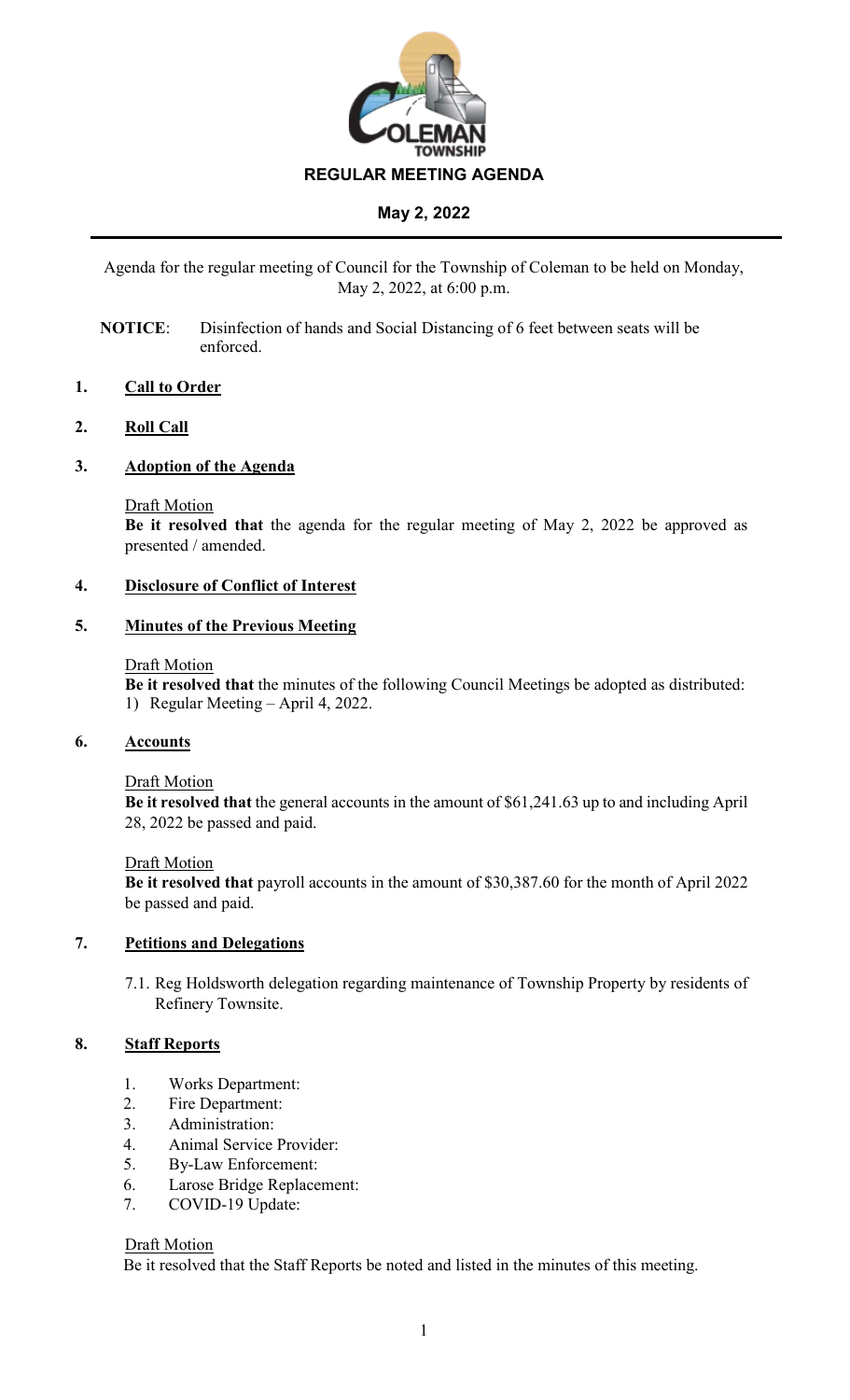

## **9. By-laws**

## **10. Business Arising from the Minutes**

## **11. New Business**

11.1. Conferences:

## 11.2. Motions:

- 11.2.1. Correspondence from the City of Cambridge dated March 31, 2022 re: Request to impose a moratorium on all new gravel applications, including expansions to existing licensed sites.
- 11.2.2. Correspondence from Lynn Gibson dated April 26, 2022 requesting paving of a section of Clear Lake Road.
- 11.2.3. A motion to Appoint Wyatt Jeffery to the Earlton-Temiskaming Regional Airport Authority (ETRAA).

## **12. Committee Reports**

- 12.1 Public Works
- 12.2 Finance
- 12.3 Government Liaison, TeMAG and TMA
- 12.4 Tourism & Recreation

## **13. Correspondence**

| <b>Item</b><br>No. | <b>Received</b><br><b>Date</b> | Originator                                                                       | <b>Subject</b>                                                                                                                  |
|--------------------|--------------------------------|----------------------------------------------------------------------------------|---------------------------------------------------------------------------------------------------------------------------------|
| 13.1               | April 25                       | Township of<br>Alnwick/Haldimand                                                 | Support of Resolution – Request to<br>the Province of Ontario for a Plan of<br>Action to Address Joint and Several<br>Liability |
| 13.2               | April 26                       | Township of Amaranth                                                             | Support of Resolution from Township<br>of Mulmur on concerns with the More<br>Homes for Everyone Act                            |
| 13.3               | April 19                       | Town of Bracebridge                                                              | Request for AMO to Review<br>Challenges to Development on<br>Relation to the Ontario Land Tribunal                              |
| 13.4               | April 22                       | Town of Cochrane                                                                 | Year of the Garden - Proclamation                                                                                               |
| 13.5               | April 20                       | District of Temiskaming<br><b>Social Services</b><br><b>Administration Board</b> | Mark Stewart, CAO - Introduction                                                                                                |
| 13.6               | April 19                       | Town of Gravenhurst                                                              | Town of Gravenhurst Resolution -<br><b>Floating Accommodations</b>                                                              |
| 13.7               | April 19                       | Town of Gravenhurst                                                              | Town of Gravenhurst Resolution -<br><b>Russian Sanctions</b>                                                                    |
| 13.8               | April 19                       | Town of Gravenhurst                                                              | Town of Gravenhurst Resolution -<br>Year of the Garden                                                                          |
| 13.9               | April 20                       | Town of Halton Hills                                                             | Build it Right the First Time                                                                                                   |
| 13.10              | April 27                       | Municipality of Mississippi<br>Mills                                             | 124-22 MM Support: Ontario Must<br>Build it Right the First Time                                                                |
| 13.11              | April 22                       | Multi-Municipal Wind<br>Turbine Working Group                                    | Recommended Wind Turbine<br>Setbacks                                                                                            |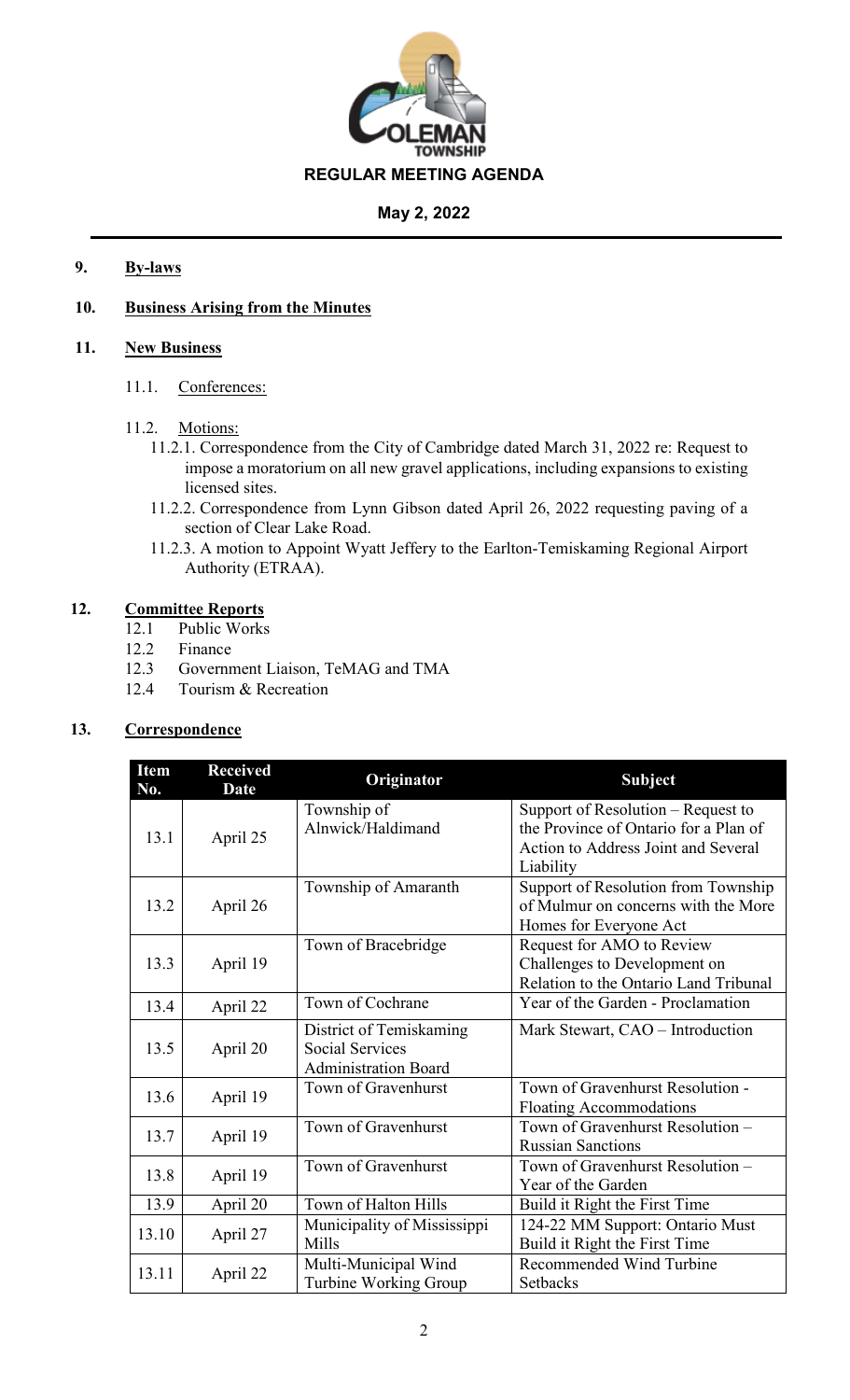

| 13.12 | April 14 | Ministry of Transportation | Temporary Hours of Service       |
|-------|----------|----------------------------|----------------------------------|
|       |          |                            | <b>Exemption Certificates</b>    |
|       |          | Ministry of the Solicitor  | O.Reg. 343/22: Firefighter       |
| 13.13 | April 14 | General and Office of the  | Certification                    |
|       |          | Fire Marshall              |                                  |
| 13.14 | April 21 | Town of South Bruce        | New Home Tax Rebate Program      |
|       |          | Township of West Lincoln   | Funeral, Burial and Cremation    |
| 13.15 | April 26 |                            | Services Act, 2002 and Ontario   |
|       |          |                            | Regulation 30/11                 |
| 13.16 | April 21 | Township of Zorra          | Township of Zorra Resolution Re: |
|       |          |                            | Joint and Several Liability      |

## Draft Motion

Be it resolved that correspondence items 13.1 to 13. be noted, filed and recorded in the minutes of this meeting.

## **14. Notice of Motion**

## **15. In camera (closed) session**

#### Draft Motion

**Whereas** Section 239(2) states that a meeting or part of a meeting may be closed to the public if the subject matter being considered is:

- (b) personal matters about an identifiable individual, including municipal or local board employees;
- (c) a proposed or pending acquisition or disposition of land by the municipality or local board;
- (d) labour relations or employee negotiations;
- (e) litigation or potential litigation, including matters before administrative tribunals, affecting the municipality or local board;

**Be it resolved that** Council agrees to convene in closed session at \_\_\_\_\_\_\_\_ p.m. to discuss the following matters:

- 1. Human Resources Update.
- 2. Offer to Purchase Surplus Land.
- 3. Chitaroni Litigation Update.

## Draft Motion:

**Be it resolved that** Council agrees to reconvene in open session at \_\_\_\_\_\_\_ p.m. with/without a report.

## **16. Confirmatory By-law**

## Draft Motion

**Be it resolved that** By-Law No. 22-20 being a By-law to confirm certain proceedings of Council be read a first and second time.

## Draft Motion

**Be it resolved that** By-Law No. 22-20 being a By-law to confirm certain proceedings of Council be read a third and final time and be passed and enacted.